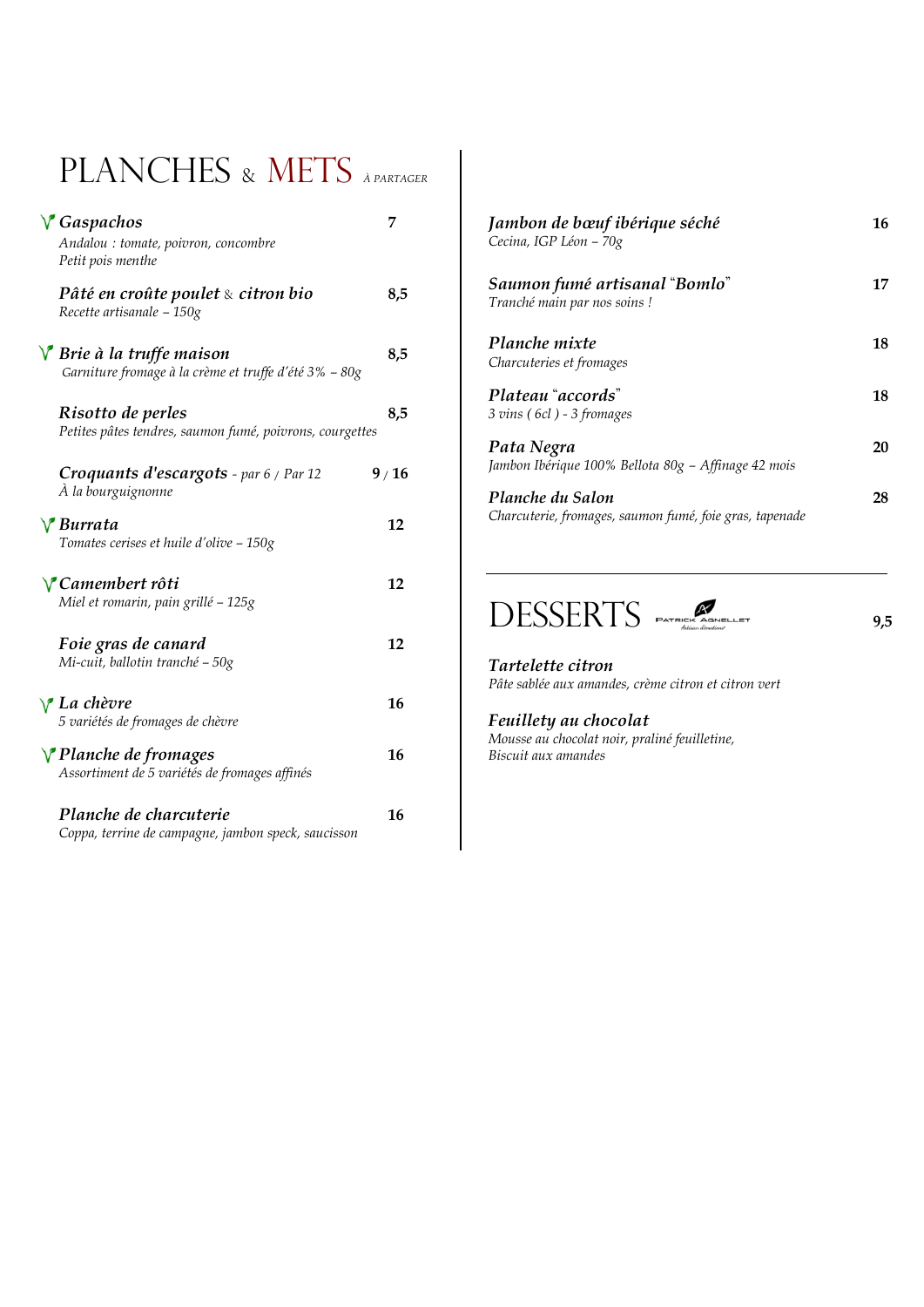## VINS au VERRE

### ROSÉS

|                                               |                               | 12 el |
|-----------------------------------------------|-------------------------------|-------|
| 2020 LUBÉRON                                  | <b>Bio CHÂTEAU FONTVERT</b>   | 5.    |
| 2020 CÔTES-DE-PROVENCE Bio CHÂTEAU CARPE DIEM |                               | 6     |
| $2020$ BANDOL                                 | <b>Bio</b> LA BASTIDE BLANCHE |       |
| 2020 CÔTES-DE-PROVENCE DOMAINE D'OTT          |                               |       |

#### **ROUGES**

| <b>v</b> 2017 VINSOBRES (RHÔNE) Bio CHAUME ARNAUD |                          | 7   |
|---------------------------------------------------|--------------------------|-----|
|                                                   |                          |     |
| <b>INTONATION</b> PAYS D'OC<br>2021.              | <b>MAS DE JON</b>        | 5   |
| 2018 $\widehat{C}$ OTES DU RHÔNE                  | DOMAINE DURIEU           | 5   |
| <b>CHIROUBLES</b><br>2020.                        | <b>PAULINE PASSOT</b>    | 6   |
| 2019 ARDÈCHE IGP                                  | DOMAINE GALLETY          | 6   |
| 2020 PIC SAINT LOUP                               | <b>MAS DE JON</b>        | 6,5 |
| 2020 CÔTES DE PROVENCE                            | <b>DOMAINE FAVANOUET</b> | 6,5 |
| <b>LA CLAPE</b><br>2019.                          | <b>BRICE MIGUEL</b>      | 6,5 |
| <b>BOURGOGNE</b><br>2019<br><b>Bio</b>            | <b>LA MONETTE</b>        | 6,5 |
| MONDEUSE<br>2018.<br>Bio                          | CHÂTEAU DE MÉRANDE       | 7   |
| <b>CHINON</b><br>2017<br>Bio                      | PASCAL LAMBERT           | 7   |

#### BLANCS

| $\bullet$ 2018 | <b>HYPNOTIC</b> (RHÔNE)                |            | DAVID RISOUL             | 7   |
|----------------|----------------------------------------|------------|--------------------------|-----|
| 2020           | CÔTES DE THONGUE                       |            | <b>LA CROIX BELLE</b>    | 5   |
| 2019           | <b>CHASSELAS</b>                       | Bio        | <b>VIGNES DE PARADIS</b> | 5,5 |
| 2020           | <b>VIOGNIER</b> GOURMAND<br>(MOELLEUX) |            | MICHEL GASSIER           | 6   |
| 2020           | $LARGE$ soif aniou                     | Bio        | TERRA VITA VINUM         | 6   |
| 2020           | <b>CHARDONNAY</b>                      |            | CHÂTEAU GRÉZAN           | 6   |
| 2019           | <i><b>LANGUEDOC</b></i>                |            | CHEMIN D'APRÈS           | 6,5 |
| 2021           | $C\hat{O}TES$ DE $PROVENCE$            |            | <b>DOMAINE FAVANOUET</b> | 6,5 |
| 2021           | CÔTES DU VIVARAIS                      |            | <b>DOMAINE GALLETY</b>   | 7   |
| 2020           | SAUMUR BLANC                           | <b>Bio</b> | <b>ARNAUD LAMBERT</b>    | 7   |
| 2020           | $CHIGNIN$ -BERGERON                    | Bio        | PASCAL OUÉNARD           |     |

12 cl

#### **CHAMPAGNE**

| <b>BRUT</b>      | LA COMTESSE A. | 12 |
|------------------|----------------|----|
| <b>BRUT ROSÉ</b> | PHILIPPE GONET | 12 |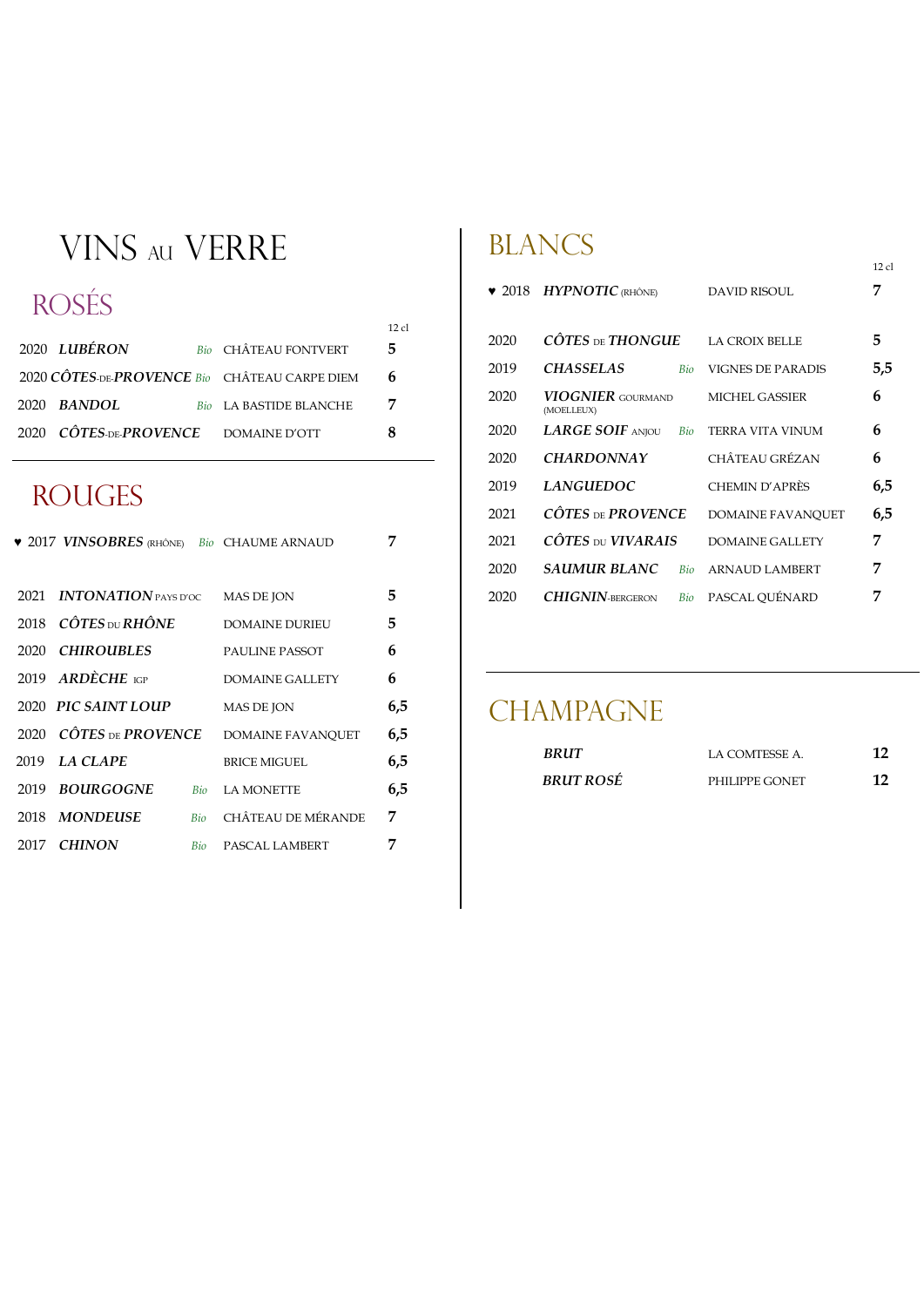## COCKTAILS & APÉRITIES

| <b>SPRITZ</b>    |                                     |     |
|------------------|-------------------------------------|-----|
| HUGO             | Liqueur de Sureau, Crémant, Perrier | 7,5 |
| APEROL           | Aperol, Crémant, Perrier            | 7,5 |
| <b>PULPEUSE</b>  | Crème de citron, Crémant, Perrier   | 7,5 |
| <b>AMERICANO</b> | Campari, Vermouth, Perrier          |     |
| <b>NEGRONI</b>   | Gin, Campari, Vermouth              | 10  |
|                  |                                     |     |

 **DARK** & **STORMY** *Rhum, Ginger Ale, citron vert, sucre* **10**

#### **FRENCH MULE**

| <b>CALVADOS</b> | Ginger Ale, citron vert, sucre | 10 |
|-----------------|--------------------------------|----|
| <b>GIN</b>      | Ginger Ale, citron vert, sucre | 11 |
| COGNAC          | Ginger Ale, citron vert, sucre | 12 |
|                 |                                |    |

#### **GIN TONIC**

| <b>DROUIN</b>     |                | Pomme / Gingembre     | 11 |
|-------------------|----------------|-----------------------|----|
| <b>DROUIN</b>     | PIRA           | Poire / Vanille       | 11 |
| <b>DROUIN</b>     | <b>CARMINA</b> | Framboise / Cassis    | 11 |
| <b>HENDRICK'S</b> |                | Concombre / Coriandre | 11 |
| <b>BIRDIE</b>     | <b>CEDRON</b>  | Verveine / Coriandre  | 11 |
| <b>BIRDIE</b>     | <b>TIMUT</b>   | Rose / Poivre         | 11 |
| <b>BIRDIE</b>     | <b>KAFFIR</b>  | Agrumes / Épices      | 11 |

## LIQUEURS & SPIRITUEUX

|                                 |                                                 |                      | 4cl |
|---------------------------------|-------------------------------------------------|----------------------|-----|
| <b>RHUM</b>                     | <b>NEISSON BLANC</b>                            | <b>RHUM AGRICOLE</b> | 8   |
|                                 | <b>NEISSON PROFIL 105</b>                       | <b>RHUM AGRICOLE</b> | 11  |
|                                 | NEISSON PROFIL 107                              | <b>RHUM AGRICOLE</b> | 11  |
|                                 | <b>IMXO</b>                                     | <b>RHUM AGRICOLE</b> | 12  |
| WHISKY                          | <b>ROZELIEURES</b>                              | <b>SINGLE MALT</b>   | 9   |
|                                 | <b>WOODFORD RESERVE</b>                         | <b>BOURBON</b>       | 10  |
|                                 | <b>Bio ARMORIK</b>                              | <b>SINGLE MALT</b>   | 10  |
|                                 | NIKKA COFFE GRAIN                               | <b>SINGLE GRAIN</b>  | 11  |
|                                 | <b>ARMORIK TOURBÉ</b>                           | <b>SINGLE MALT</b>   | 12  |
|                                 | <b>KILCHOMAN</b>                                | <b>SINGLE MALT</b>   | 12  |
|                                 | <b>Bio HAUTES GLACES</b>                        | <b>SINGLE MALT</b>   | 14  |
|                                 | <b>Bio</b> HAUTES GLACES                        | <b>SINGLE RYE</b>    | 14  |
| <b>COGNAC</b>                   | PIERRE FERRAND 1840                             | 1er CRU              | 12  |
|                                 | <b>ARMAGNAC DARTIGALONGUE</b>                   | HORS D'ÂGE           | 11  |
|                                 | <b>CALVADOS</b> CHRISTIAN DROUIN                | <b>VS</b>            | 10  |
| <b>CHARTREUSE</b> VERTE / JAUNE |                                                 |                      | 7   |
|                                 | <b>JAUNE MOF</b>                                |                      | 9   |
|                                 | LIQUEUR D'ELIXIR 1605                           |                      | 9   |
|                                 | 9ème CENTENAIRE                                 |                      | 11  |
|                                 | <b>V.E.P VERTE</b>                              |                      | 16  |
|                                 | <b>V.E.P JAUNE</b>                              |                      | 18  |
| <b>POIRE</b>                    | <b>SAINT-FLORIAN</b>                            |                      | 7   |
|                                 | MONTS DE LA CÔTE D'OR                           |                      | 10  |
|                                 | <b>LIMONCELLOILDE PINNA - CHAMBERY</b>          |                      | 7   |
| GÉNÉPI                          | LA GUILLAUMETTE - HAUTES ALPES                  |                      | 7   |
| <b>VERVEINE</b>                 | Bio LIQUEURS GRANIER « LA VERVEINE DE VINCENT » |                      | 7   |
| <b>CRÈMES</b>                   | LA PULPEUSE (CITRON)                            |                      | 6   |
|                                 | LA MENTHEUSE (MENTHE)                           |                      | 6   |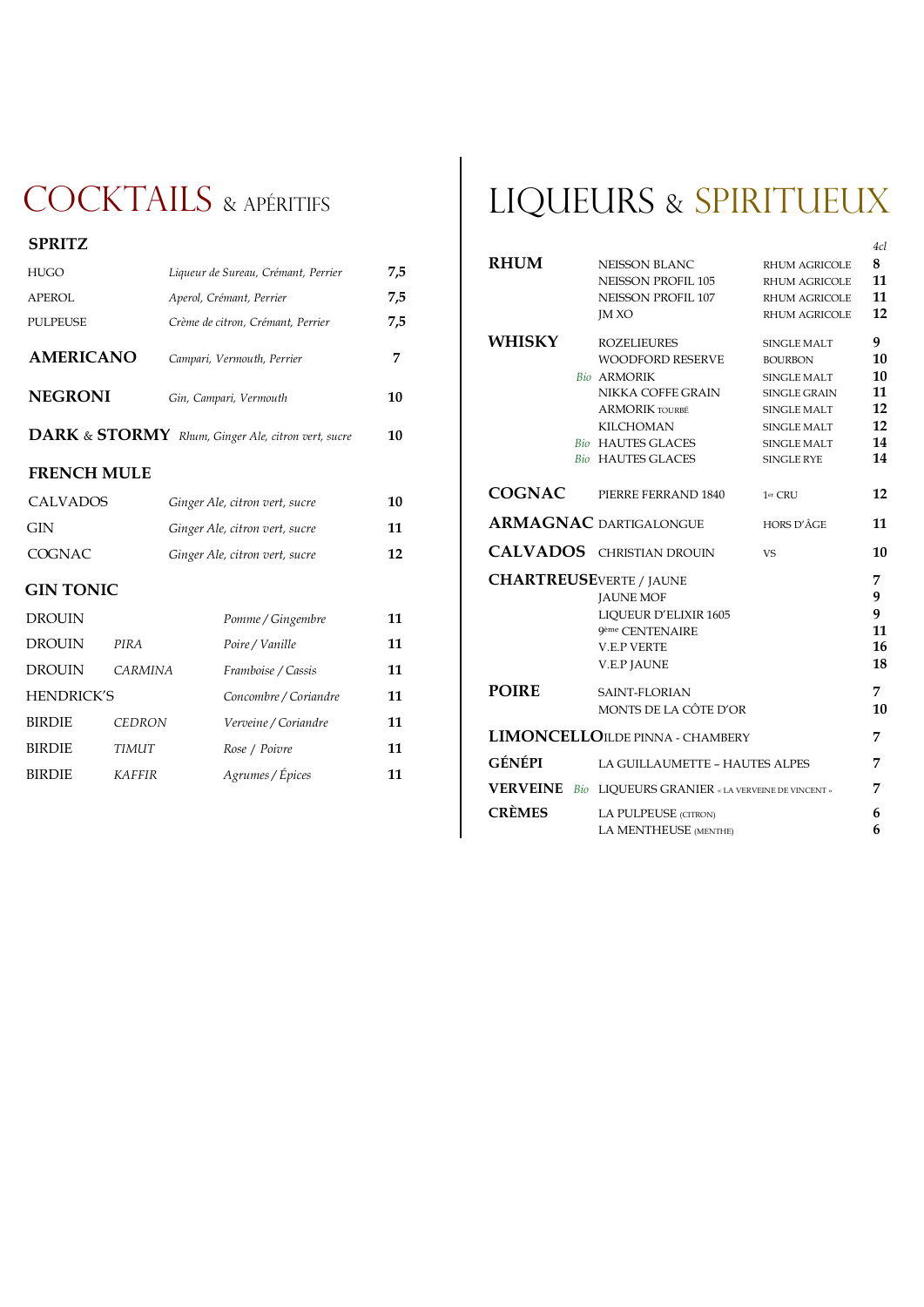## BIÈRES PRESSION

|                |                     | 25c1 | 50cl |
|----------------|---------------------|------|------|
| <b>BLANCHE</b> | ELIXKIR - BOURGOGNE | 4.5  | 8.5  |
| <b>BLONDE</b>  | ELIXKIR - BOURGOGNE | 4.5  | 8.5  |

## **SOFTS**

| <b>EAU</b>                        | <b>PERRIER</b><br><b>SAN PELLEGRINO</b><br><b>THONON</b>       | 33cl<br>50cl<br>75cl | 3,5<br>4<br>4,5 |
|-----------------------------------|----------------------------------------------------------------|----------------------|-----------------|
| <b>SIROP</b>                      |                                                                |                      | 2,5             |
| <b>DIABOLO</b>                    |                                                                |                      | 3               |
| <b>SODA</b>                       | COCA, COCA ZERO, ORANGINA                                      |                      | 3,5             |
| <b>LIMONADE</b>                   | ALINE ARTISANAL                                                | <b>Bio</b>           | 4               |
| <b>THÉ GLACÉ</b>                  | VEYRAT ARTISANAL                                               | Bio                  | 4               |
| <b>JUS DE FRUIT</b> ALAIN MILLIAT |                                                                |                      | 5,5             |
|                                   | <b>POIRE</b><br><b>ABRICOT</b><br>POMME-COING<br><b>TOMATE</b> |                      |                 |



## **BOISSONS** CHAUDES

| <b>CAFÉ</b>                                  |            | 1.5 |
|----------------------------------------------|------------|-----|
| <b>DOUBLE CAFÉ</b>                           |            |     |
| THÉ (VERT - EARL GREY) & INFUSION (VERVEINE) | <b>Bio</b> |     |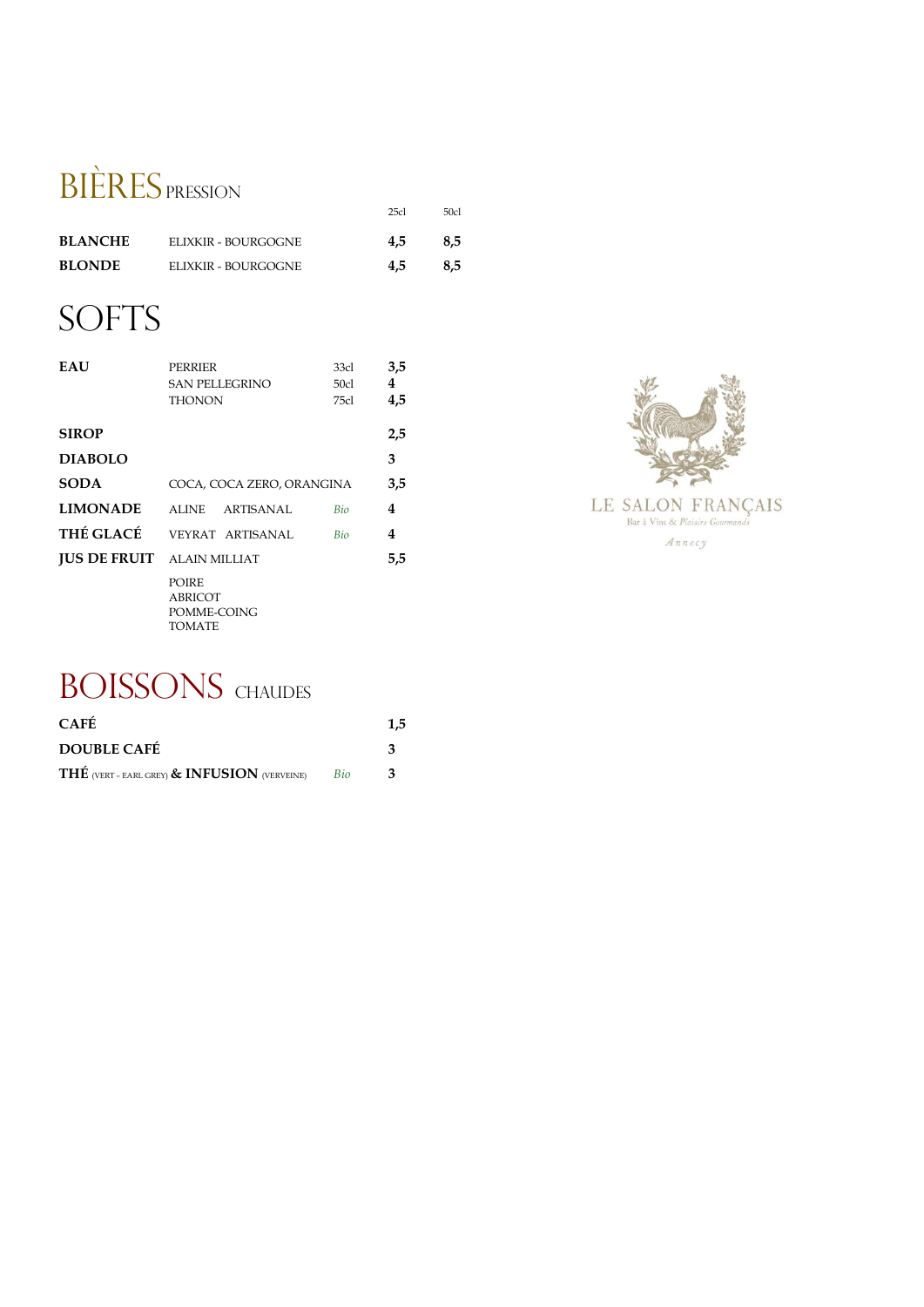# VINS ROSÉS

| <b>LUBÉRON</b>                            | Bio                      | <b>CHÂTEAU FONTVERT</b>                         | <b>LES RESTANOUES</b> |             | 2020 | 75cl<br>$22 \in$      |
|-------------------------------------------|--------------------------|-------------------------------------------------|-----------------------|-------------|------|-----------------------|
| <b>CÔTES DE PROVENCE</b>                  | <b>Bio</b><br><b>Bio</b> | DOMAINE CARPE DIEM<br>DOMAINE CARPE DIEM        |                       | MAGNUM 2020 | 2020 | $28 \in$<br>48€       |
| <b>CÔTES DE PROVENCE</b><br><b>BANDOL</b> | <b>Bio</b>               | <b>CHÂTEAU MINUTY</b><br><b>BASTIDE BLANCHE</b> | <b>PRESTIGE</b>       | MAGNUM 2020 | 2020 | 56 €<br>34 $\epsilon$ |
| ▼ CÔTES DE PROVENCE                       |                          | DOMAINE D'OTT                                   | CLOS MIREILLE         |             | 2020 | 42f                   |

## **CHAMPAGNE**

| <b>CHAMPAGNE</b>   | <b>IACOUES LASSAIGNE</b>          | <b>EXTRA BRUT</b>                          |      | 60€             |
|--------------------|-----------------------------------|--------------------------------------------|------|-----------------|
| <b>v</b> CHAMPAGNE | PHILIPPE GONET                    | BRUT ROSÉ                                  |      | $62 \in$        |
| <b>CHAMPAGNE</b>   | COMTESSE A.<br><b>COMTESSE A.</b> | BRUT<br>BRUT ROSÉ                          |      | $62 \in$<br>68€ |
| <b>CHAMPAGNE</b>   | <b>LARMANDIER-BERNIER</b>         | <b>PREMIER CRU « LONGITUDE »</b>           |      | 81 €            |
| <b>CHAMPAGNE</b>   | LOUIS ROEDERER                    | <b>BRUT PREMIER</b><br><i>VINTAGE ROSÉ</i> | 2014 | $62 \in$<br>83€ |
|                    |                                   | <b>BRUT NATURE</b>                         | 2012 | 85€             |
|                    |                                   | <b>BLANC DE BLANCS</b>                     | 2013 | 89€             |

## BULLES

*CRISTAL ROSÉ* 2009 **406 €**

| PÉTILLANT ROSÉ           | <b>IEAN-PIERRE GRISARD</b> | 2018 | 26 $\epsilon$ |
|--------------------------|----------------------------|------|---------------|
| <b>CRÉMANT DE SAVOIE</b> | <b>IEAN-PIERRE GRISARD</b> | 2019 | 26 €          |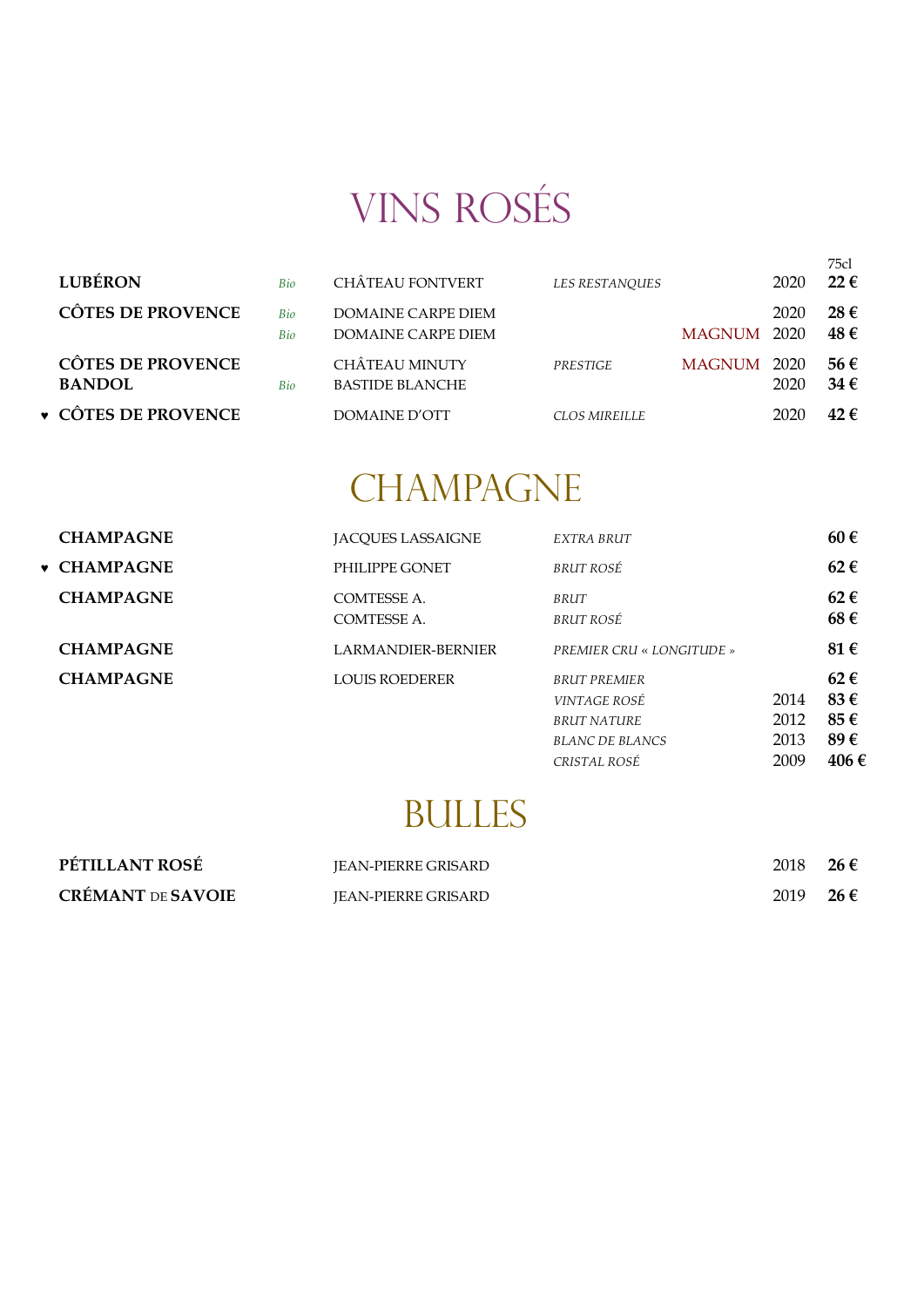## VINS BLANCS

#### SAVOIE

75 cl

 $-\overline{I2}^{\epsilon}$ <br>à EMPORTER

| <b>VIN DE SAVOIE</b>       | Bio | <b>VIGNES DE PARADIS</b>     | <b>OUINTESSENCE DE CHASSELAS</b> | 2019 | 26€      |
|----------------------------|-----|------------------------------|----------------------------------|------|----------|
|                            | Bio | PASCAL QUÉNARD               | CHIGNIN 1903                     | 2019 | $30 \in$ |
| <b>ROUSSETTE DE SAVOIE</b> | Bio | PRIEURÉ SAINT-CHRISTOPHE     | <b>ALTESSE</b>                   | 2019 | 53€      |
| <b>MONDEUSE BLANCHE</b>    |     | <b>DOMAINE GRISARD</b>       |                                  | 2016 | $34 \in$ |
| <b>CHIGNIN-BERGERON</b>    | Bio | PASCAL QUÉNARD               | <b>SOUS LES AMANDIERS</b>        | 2020 | $34 \in$ |
|                            | Bio | <b>DOMAINE CÔTES ROUSSES</b> | <b>VERRE TIGE</b>                | 2018 | 45€      |
| <b>VIN DES ALLOBROGES</b>  | Bio | <b>VIGNES DE PARADIS</b>     | C DE MARRIN                      | 2019 | $37 \in$ |
|                            | Bio | <b>VIGNES DE PARADIS</b>     | UN MATIN FACE AU LAC             | 2020 | 38€      |
|                            | Bio | VIGNES DE PARADIS            | <b>SON ALTESSE</b>               | 2020 | 40€      |
| <b>VIN DE FRANCE</b>       | Bio | <b>LES ARDOISIÈRES</b>       | <b>OUARTZ</b>                    | 2016 | 96€      |

### JURA & ALSACE

| <b>VIN DE FRANCE</b> | Bio                      | <b>DOMAINE JOSMEYER</b>                                                                   | PINOT GRIS « ICARE »<br>GEWURSTRAMINER « LIBRE »                                                  | 2018<br>2018                 | 75 cl<br>34€<br>43€                |
|----------------------|--------------------------|-------------------------------------------------------------------------------------------|---------------------------------------------------------------------------------------------------|------------------------------|------------------------------------|
| <b>ALSACE</b>        | Bio<br>Bio<br>Bio<br>Bio | VIGNOBLE DU RÊVEUR<br><b>DOMAINE JOSMEYER</b><br>VIGNOBLE DU RÊVEUR<br>VIGNOBLE DU RÊVEUR | « PIERRES SAUVAGE »<br>SYLVANER « PEAU ROUGE »<br>RIESLING « VIBRATIONS »<br>« LA VIGNE EN ROSE » | 2020<br>2018<br>2020<br>2020 | $28 \in$<br>29€<br>32€<br>$34 \in$ |
| <b>ARBOIS</b>        | Bio                      | DOMAINE DE LA PINTE<br>DOMAINE GANEVAT                                                    | PETIT CUROULET - SAVAGNIN                                                                         | 2013<br>2016                 | 35€<br>50€                         |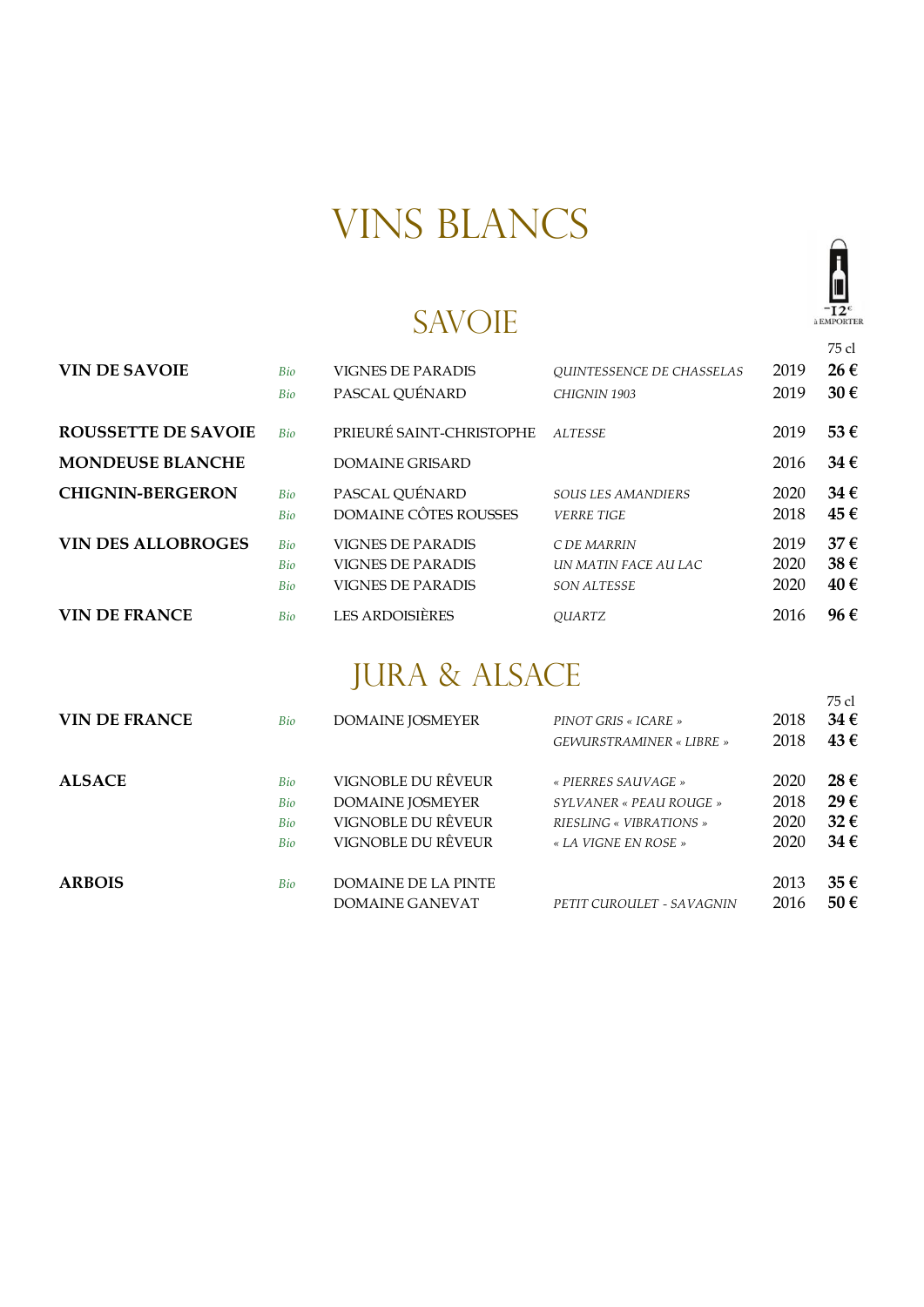## VINS BLANCS

#### BOURGOGNE

|                                    |                         |                        |      | 75 cl             |
|------------------------------------|-------------------------|------------------------|------|-------------------|
| <b>BOURGOGNE</b> CHARDONNAY<br>Bio | DOMAINE DE LA MONETTE   | <b>LES PERTUSOTS</b>   | 2020 | $28 \in$          |
| <b>HAUTES-CÔTES DE NUIT</b>        | <b>DOMAINE AEGERTER</b> | LES PETITES CORVÉES    | 2018 | $38 \text{ } \in$ |
| <b>SAINT-ROMAIN</b>                | DOMAINE PRUNIER         | <b>LA COMBE BAZIN</b>  | 2020 | 40€               |
| <b>SAVIGNY LES BEAUNE</b> 1er CRU  | DOMAINE DOUSSOT-ROLLET  | <b>LES VERGELESSES</b> | 2019 | 54€               |
| <b>CHABLIS</b> GRAND CRU           | <b>DOMAINE DROIN</b>    | VALMUR                 | 2020 | 78 €              |

## VALLÉE DU RHÔNE

| VIN DE PAYS                | <b>MICHEL GASSIER</b>                              | VIOGNIER GOURMAND               |              | 24 $\epsilon$             |
|----------------------------|----------------------------------------------------|---------------------------------|--------------|---------------------------|
| <b>CÔTES-DU-RHÔNE</b>      | <b>DOMAINE DE LA SOLITUDE</b><br>$\bullet$ GR VINS | <b>HYPNOTIC</b>                 | 2020<br>2018 | 24 $\epsilon$<br>$34 \in$ |
| <b>CÔTES DU VIVARAIS</b>   | DOMAINE GALLETY                                    |                                 | 2021         | $32 \in$                  |
| <b>VENTOUX</b>             | VIA CARITATIS                                      | LUX                             | 2020         | 34 $\epsilon$             |
| <b>CHÂTEAUNEUF-DU-PAPE</b> | DOMAINE DE LA SOLITUDE                             | <b>TRADITION</b>                | 2020         | $50 \in$                  |
| <b>CONDRIEU</b>            | PIERRE-JEAN VILLA                                  | <i><b>IARDINS SUSPENDUS</b></i> | 2019         | 68€                       |
|                            |                                                    |                                 |              |                           |

#### **CORSE**

| <b>PATRIMONIO</b> | Bio | <b>DOMAINE YVES LECCIA</b> | 2019 | 43 $\epsilon$ |
|-------------------|-----|----------------------------|------|---------------|
|                   |     |                            |      |               |

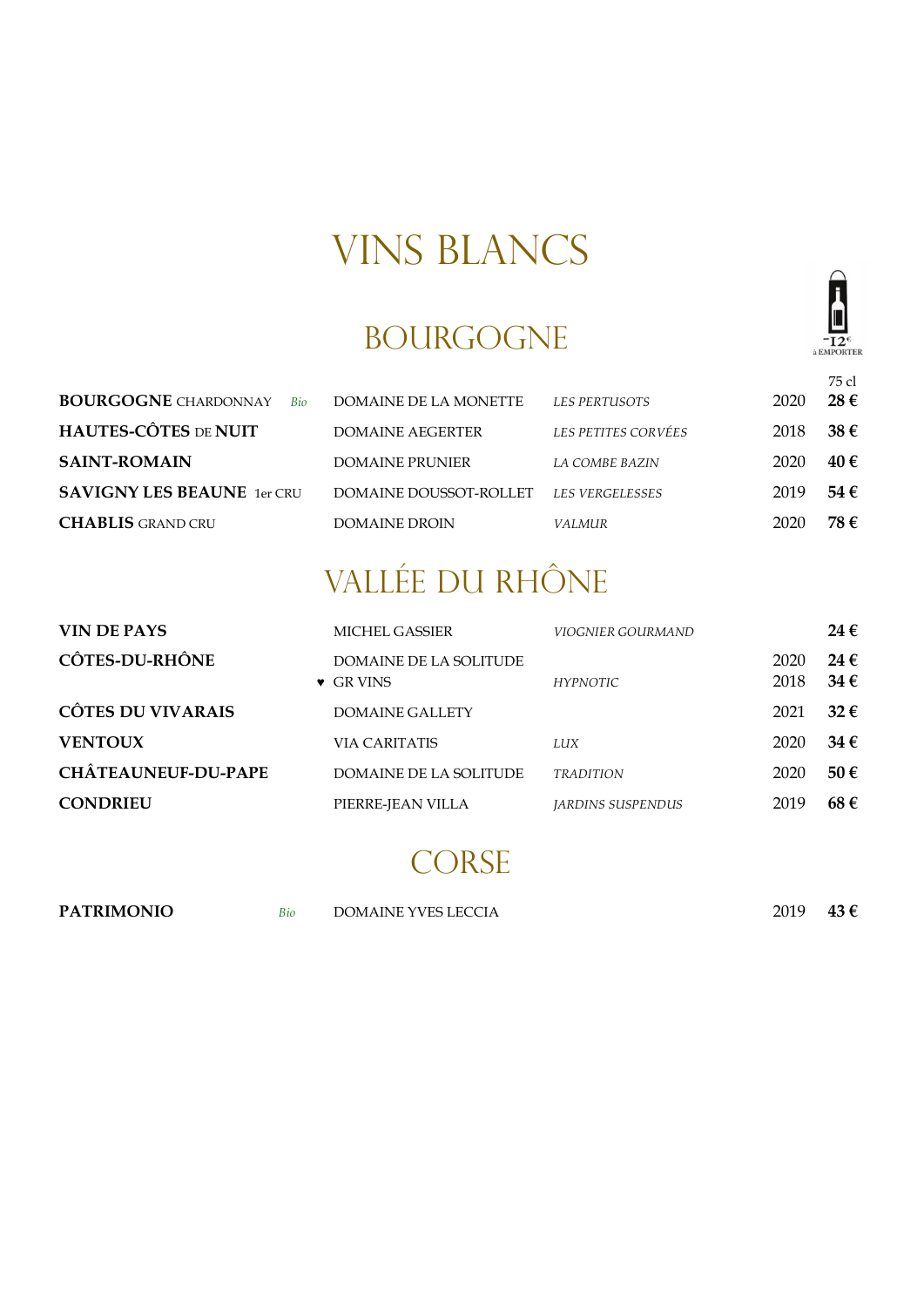## VINS BLANCS

## VALLÉE DE LA LOIRE



75 cl

| <b>ANJOU BLANC</b>           | Bio<br>Bio | <b>TERRA VITA VINUM</b><br><b>TERRA VITA VINUM</b> | <b>LARGE SOIF</b><br>TERRE DE 3      | 2020<br>2018 | 28€<br>28€ |
|------------------------------|------------|----------------------------------------------------|--------------------------------------|--------------|------------|
| <b>VIN DE FRANCE</b>         | Bio        | TERRA VITA VINUM                                   | ROCK & SCHISTE - BLANC DE MACERATION | 2019         | 32€        |
| POUILLY FUMÉ                 |            | DOMAINE TABORDET                                   | <b>LES PETITES AUBUES</b>            | 2020         | $32 \in$   |
| <b>CHINON</b>                | Bio        | PASCAL LAMBERT                                     | <b>LES PUYS ROCHETTES</b>            | 2019         | 34€        |
| <b>SAUMUR BLANC</b>          | Bio        | <b>ARNAUD LAMBERT</b>                              | <b>LES PERRIÈRES</b>                 | 2020         | 34€        |
| <b>VOUVRAY</b>               | Bio        | VINCENT CARÊME                                     | <b>LE PEU MORIER</b>                 | 2019         | 38€        |
| <b>SANCERRE</b>              |            | PIERRE MARTIN                                      | <b>LES MONTS DAMNÉS</b>              | 2020         | 44€        |
| <b>BLANC FUMÉ DE POUILLY</b> |            | <b>DIDIER DAGUENEAU</b>                            | <b>BUISSON RENARD</b>                | 2015         | 98€        |

### LANGUEDOC - ROUSSILLON

| <b>PAYS D'OC IGP</b>    | CHÂTEAU GRÉZAN                          | CHARDONNAY    | 2020         | 24 €             |
|-------------------------|-----------------------------------------|---------------|--------------|------------------|
| <b>CÔTES DE THONGUE</b> | DOMAINE LA CROIX BELLE                  | $N^{\circ}$ 7 | 2019         | $-32 \epsilon$   |
| <b>LANGUEDOC</b>        | CHÂTEAU BAS D'AUMELAS<br>CHEMIN D'APRÈS | BARATHYM      | 2019<br>2019 | 21 €<br>$30 \in$ |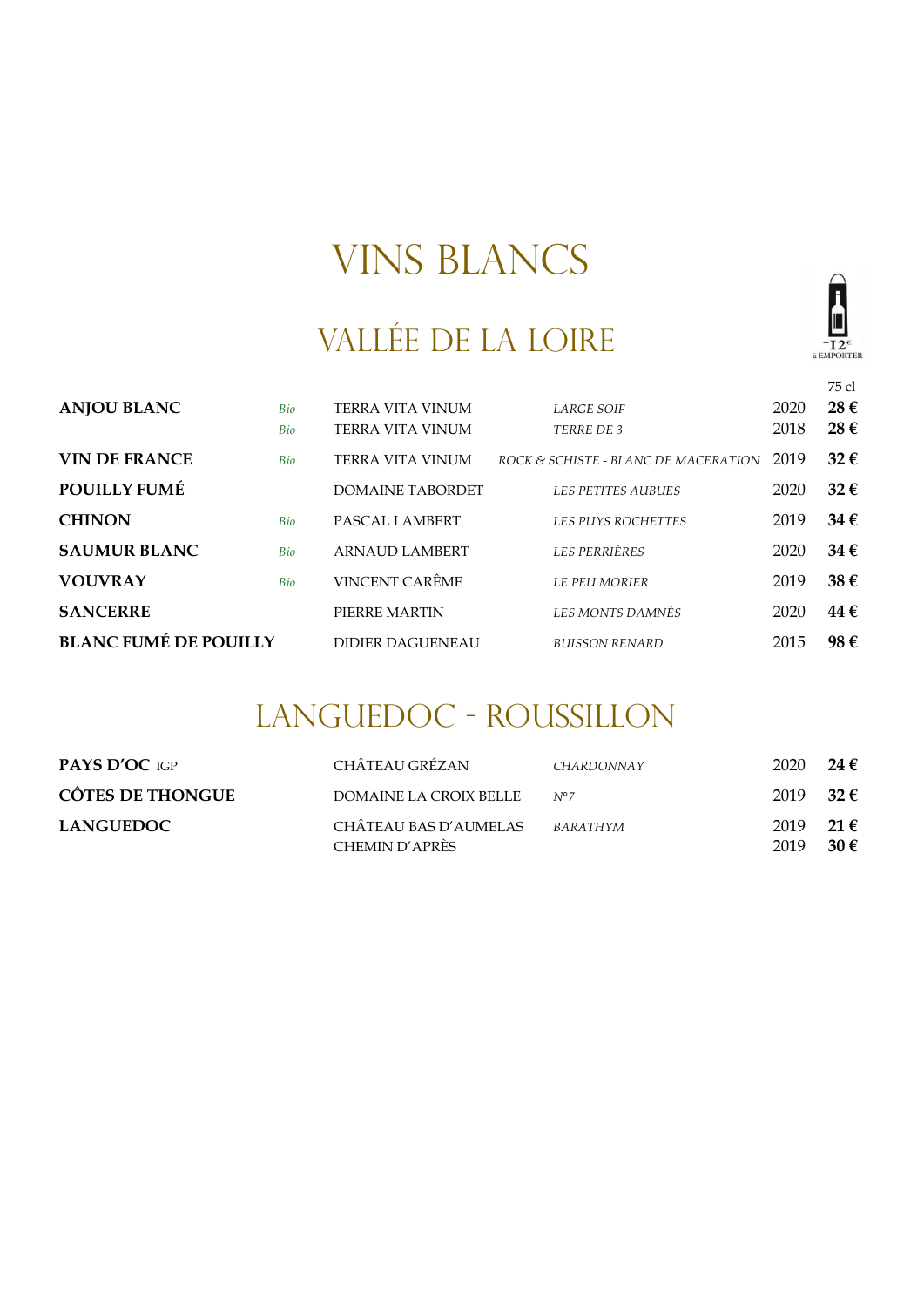#### BOURGOGNE



| <b>SAINT-ROMAIN</b>           |     | <b>DOMAINE PRUNIER</b>         | LA COMBE BAZIN         | 2020 | 36€      |
|-------------------------------|-----|--------------------------------|------------------------|------|----------|
| <b>SAVIGNY LES BEAUNE</b>     |     | <b>DOMAINE DOUSSOT ROLLET</b>  | LES GRANDS PICOTINS    | 2018 | 36€      |
| <b>MERCUREY</b>               | Bio | DOMAINE DE LA MONETTE          | LES BOURGUIGNONS       | 2020 | 40€      |
| <b>MONTHÉLIE</b> 1er CRU      |     | <b>DOMAINE PRUNIER</b>         | LES CHAMPS FULLIOT     | 2019 | 44 €     |
| <b>AUXEY-DURESSES</b> 1er CRU |     | <b>DOMAINE PRUNIER</b>         | <b>LES DURESSES</b>    | 2019 | 44 €     |
| <b>BOURGOGNE</b>              |     | <b>DOMAINE RENE BOUVIER</b>    | EN MONTRE CUL          | 2019 | 44 €     |
| <b>ALOXE CORTON</b>           |     | <b>DOMAINE DOUSSOT ROLLET</b>  | <b>LES CRAPOUSUETS</b> | 2020 | 46€      |
| $\bullet$ LADOIX              |     | <b>JULIEN CRUCHANDEAU</b>      | <b>LES RANCHES</b>     | 2020 | 48€      |
| <b>MERCUREY</b> 1er CRU       | Bio | <b>DOMAINE DE LA MONETTE</b>   | <b>LES GRIFFÈRES</b>   | 2020 | 48€      |
| <b>MARSANNAY</b>              |     | <b>DOMAINE RENE BOUVIER</b>    | <b>LONGEROIES</b>      | 2019 | 56€      |
| <b>FIXIN</b>                  |     | <b>DOMAINE PHILIPPE LIVERA</b> |                        | 2018 | $60 \in$ |
| <b>GEVREY-CHAMBERTIN</b>      |     | DOMAINE PHILIPPE LIVERA        | <b>CLOS VILLAGE</b>    | 2018 | 80€      |

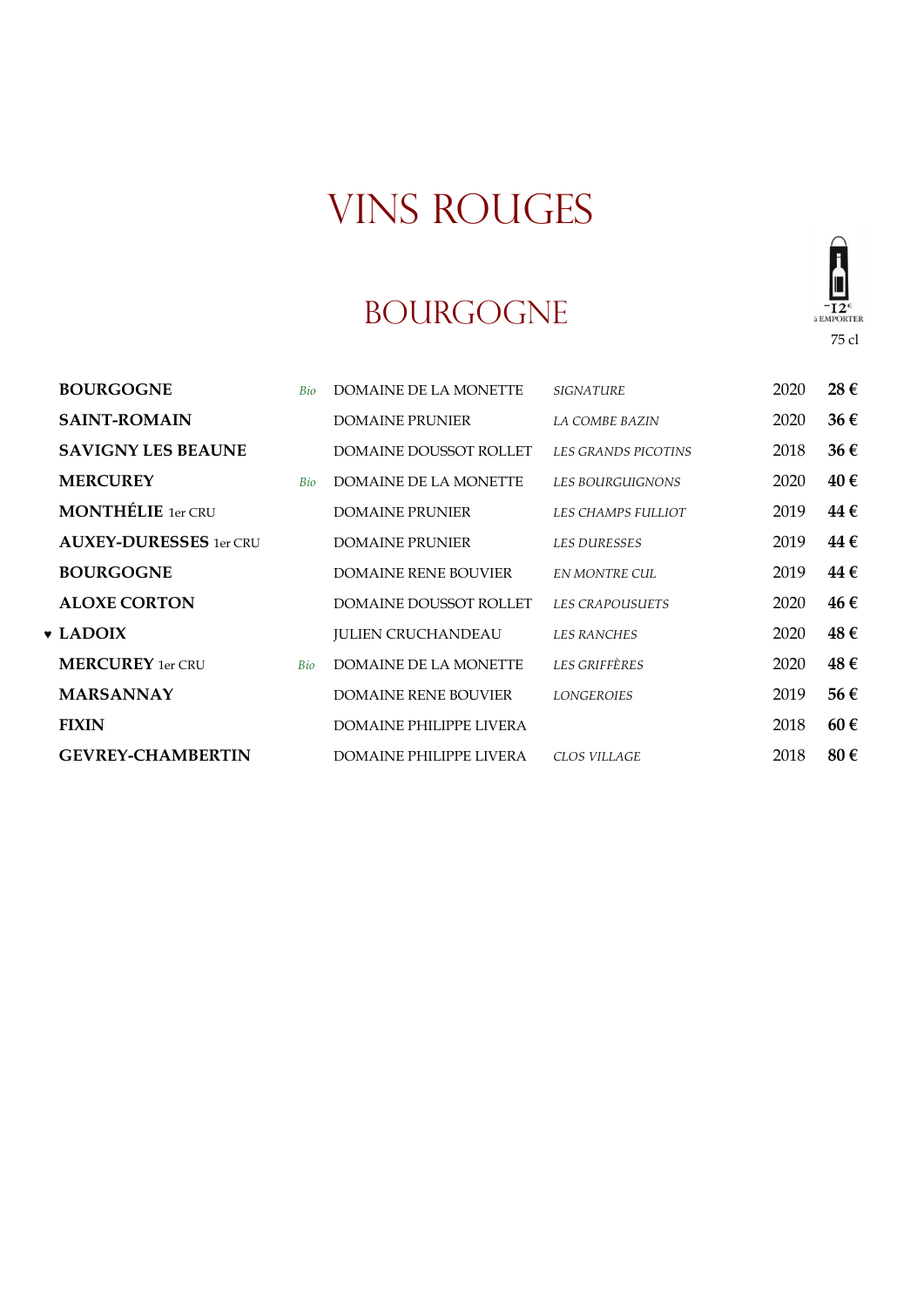## VALLÉE DU RHÔNE



|           |                                |            |                                                                                   |                                                                                   |                      | 75 cl                             |
|-----------|--------------------------------|------------|-----------------------------------------------------------------------------------|-----------------------------------------------------------------------------------|----------------------|-----------------------------------|
|           | <b>CÔTES-DU-RHÔNE VILLAGES</b> |            | DOMAINE DURIEU                                                                    | PLAN DE DIEU                                                                      | 2018                 | $22 \in$                          |
|           | <b>VINSOBRES</b>               | <b>Bio</b> | DOMAINE CHAUME-ARNAUD                                                             |                                                                                   | 2017                 | $28 \in$                          |
|           | <b>CÔTES DU VIVARAIS</b>       |            | DOMAINE GALLETY<br>DOMAINE GALLETY                                                | <b>HAUTES VIGNES</b>                                                              | 2019<br>2018         | $28 \in$<br>34 $\epsilon$         |
|           | <b>VENTOUX</b>                 |            | <b>VIA CARITATIS</b>                                                              | <b>LUX</b>                                                                        | 2018                 | $36 \in$                          |
|           | <b>CÔTES-DU-RHÔNE</b>          |            | DOMAINE CALENDAL                                                                  |                                                                                   | 2018                 | 40€                               |
| $\bullet$ | <b>GIGONDAS</b>                | <b>Bio</b> | CHÂTEAU DE SAINT-COSME                                                            |                                                                                   | 2018                 | 54€                               |
|           | <b>CHATEAUNEUF-DU-PAPE</b>     |            | <b>DOMAINE DE LA SOLITUDE</b><br>DOMAINE DE LA SOLITUDE<br>DOMAINE DE LA SOLITUDE | <b>TRADITION</b><br><i>VIN DE LA SOLITUDE</i><br>VIN DE LA SOLITUDE <b>MAGNUM</b> | 2019<br>2019<br>2019 | $50 \in$<br>68€<br>124 $\epsilon$ |
|           | <b>CÔTE-RÔTIE</b>              |            | DOMAINE DE ROSIERS                                                                | <b>DREVON</b>                                                                     | 2018                 | 72 €                              |

## LOIRE

| <b>CHINON</b> |     | <b>Bio</b> PASCAL LAMBERT<br><b>Bio</b> PASCAL LAMBERT<br>Bio PASCAL LAMBERT | LES TERRASSES<br><i>LES PERRUCHES</i><br>LES PUYS | 2020<br>2017<br>2017 | $28 \in$<br>$30 \in$<br>$36 \in$ |
|---------------|-----|------------------------------------------------------------------------------|---------------------------------------------------|----------------------|----------------------------------|
| ANJOU GAMAY   | Bio | TERRA VITA VINUM                                                             | CHANT DE LA PIERRE                                | 2019                 | 32 $\epsilon$                    |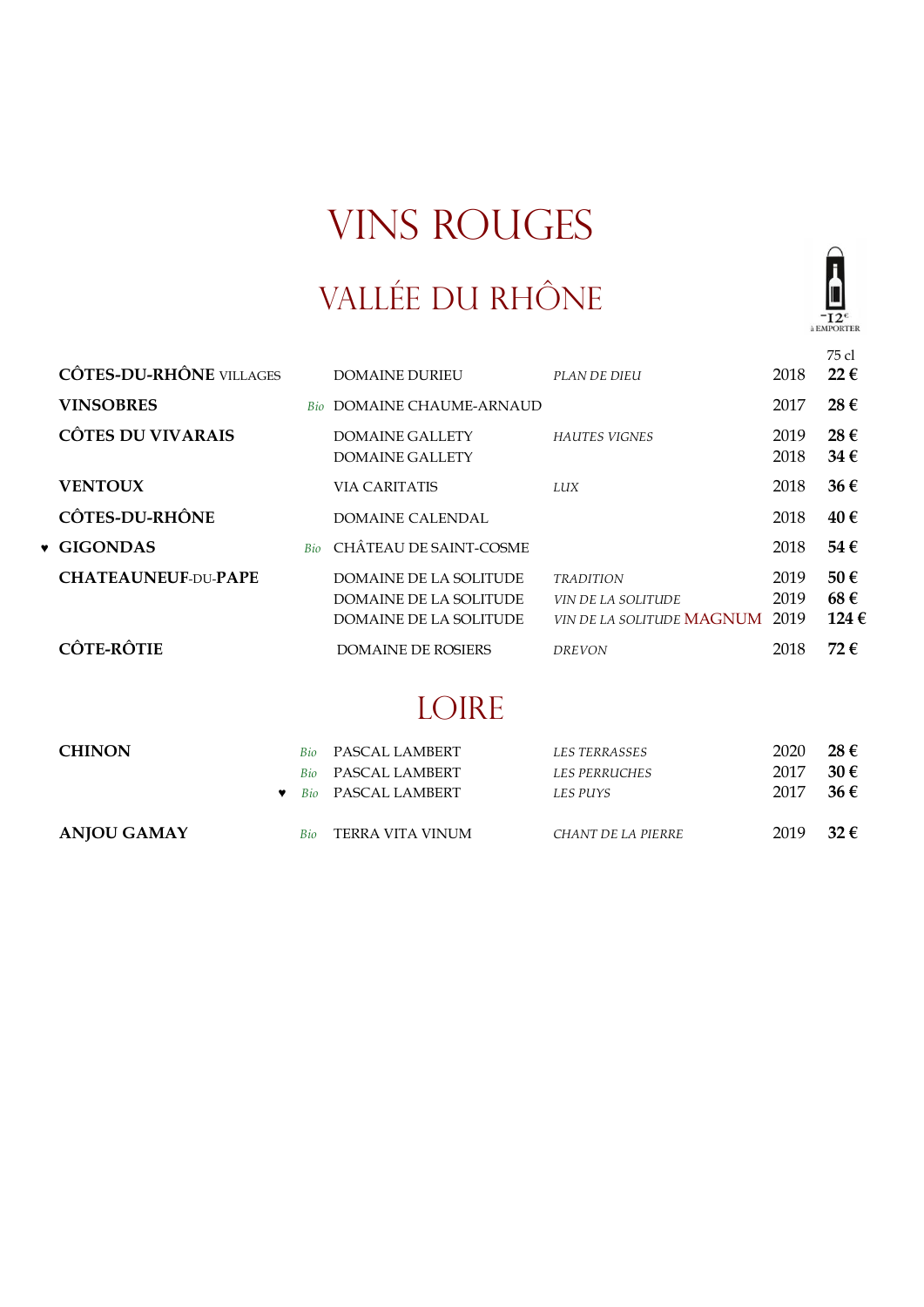## BORDEAUX



75 cl

| PESSAC-LÉOGNAN                 |            | CHÂTEAU HAUT-LAGRANGE                                |                 | 2017         | 41 €                 |
|--------------------------------|------------|------------------------------------------------------|-----------------|--------------|----------------------|
| <b>SAINT-ÉMILION GRAND CRU</b> |            | CHÂTEAU LASSÈGUE                                     |                 | 2017         | 58€                  |
| <b>MARGAUX</b>                 | Bio        | <b>CHÂTEAU MILLE ROSES</b>                           |                 | 2019         | 58€                  |
| <b>PAUILLAC</b>                |            | <b>CHÂTEAU FONBADET</b>                              |                 | 2016         | 69E                  |
| <b>v</b> POMEROL               | Bio<br>Bio | <b>CHÂTEAU DE VALOIS</b><br><b>CHÂTEAU DE VALOIS</b> | ÉCLAT DE VALOIS | 2019<br>2016 | 48€<br>72 $\epsilon$ |

### LANGUEDOC

| PAYS D'OC IGP                  |            | <b>MAS DE JON</b>                          | INTONATION 100% CINSAULT                           | 2021         | 24 €                 |
|--------------------------------|------------|--------------------------------------------|----------------------------------------------------|--------------|----------------------|
| $\blacktriangleright$ LA CLAPE |            | <b>BRICE MIGUEL</b><br><b>BRICE MIGUEL</b> | LE CHEMIN D'APRÈS<br>LE CHEMIN D'APRÈS MAGNUM 2019 | 2019         | $30 \in$<br>$52 \in$ |
| PIC SAINT LOUP                 |            | MAS DE JON<br><b>MAS DE JON</b>            | APARTÉ                                             | 2020<br>2019 | $34 \in$<br>38€      |
| <b>FAUGÈRES</b>                |            | <b>CHÂTEAU GREZAN</b>                      | <i>SCHISTES DORÉS</i>                              | 2019         | $42 \in$             |
| PAYS D'OC                      | <b>Bio</b> | ALAIN CHABANON                             | <i>LE MERLE AUX ALOUETTES</i>                      | 2014         | 55€                  |